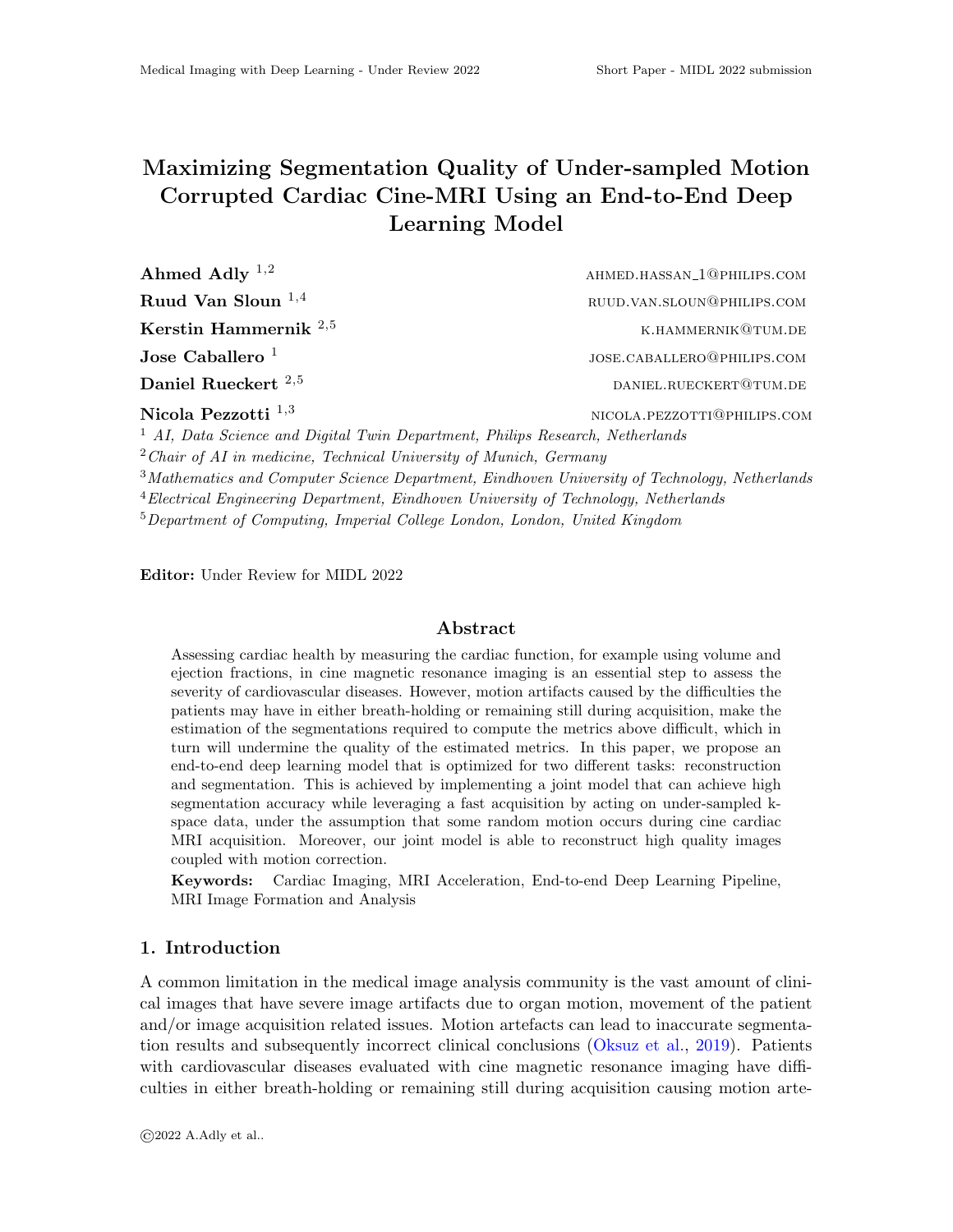facts to subsist, in parallel with undersampling artefacts that exist during fast acquisition. Thus ending up with a low image quality that could affect automated segmentation models severely. Several works showed the success of improving the segmentation quality while leveraging a fast acquisition through a joint model optimization for MRI reconstruction and segmentation as [\(Sun et al.,](#page-2-1) [2018\)](#page-2-1). Therefore, we propose a joint model that acts on undersampled k-space data in a simulated but realistic scenario where random motion exist during cine cardiac MRI acquisition, aiming to reach optimal downstream task's accuracy (segmentation) while leveraging a fast acquisition.

### 2. Materials and Methods

#### 2.1 Dataset

ACDC Cardiac MRI Segmentation dataset [\(Bernard et al.,](#page-2-2) [2018\)](#page-2-2) was the dataset of choice which consists of 100 patients' files, ending up with 1902 scans combing all patients' scans of cine cardiac MRI images and their corresponding segmentation masks that have 4 different classes: background, right ventricular cavity, myocardium and left ventricular cavity. The simulated fast acquisition is based on 4 folds. The motion artefacts are simulated using random rotation between [1.0 - 6.0] degrees, corrupting an evenly fraction of k-space which is randomly, covering a percentage of [3.3 - 6.6].

#### 2.2 End-to-end Pipeline

Our joint model consists of two networks: a reconstruction and a segmentation network. The reconstruction network is based on the unrolling optimization model known as variational network by [\(Hammernik et al.,](#page-2-3) [2018\)](#page-2-3) which consist of 5 iterations each with DC-i: Data consistency layer to ensure data fidelity and CNN-i: 6 convolution layers followed by leaky ReLU as an activation function that act as a regularization term. A U-Net by [\(Ronneberger](#page-2-4) [et al.,](#page-2-4) [2015\)](#page-2-4) is used for segmentation.

#### 3. Results and Conclusion

We tested our model against two possible designs: 1) a reconstruction step followed by a segmentation step using a pre-trained U-Net on fully sampled scans without fine tuning (Disjoint segmentation - no fine tuning), 2) a reconstruction step followed by fine tuning the pre-trained U-Net (Disjoint segmentation - with fine tuning). The proposed end-toend deep learning model optimizing both the reconstruction and segmentation networks simultaneously using a joint loss was able to preserve the segmentation accuracy to a high extent, reaching a Dice score of 0.8309, boosting the segmentation quality and outperforming all the tested disconnected models while accelerating the acquisition with a factor of 4. Moreover, the joint model is able to reconstruct high quality images coupled with motion correction. We believe that our results show the promise of integrating multiple tasks into the same reconstruction network, which will enable future work on automatic compensation of acquisition imperfections. In the future, we would like to evaluate the performance of our algorithm at a higher acceleration factor.